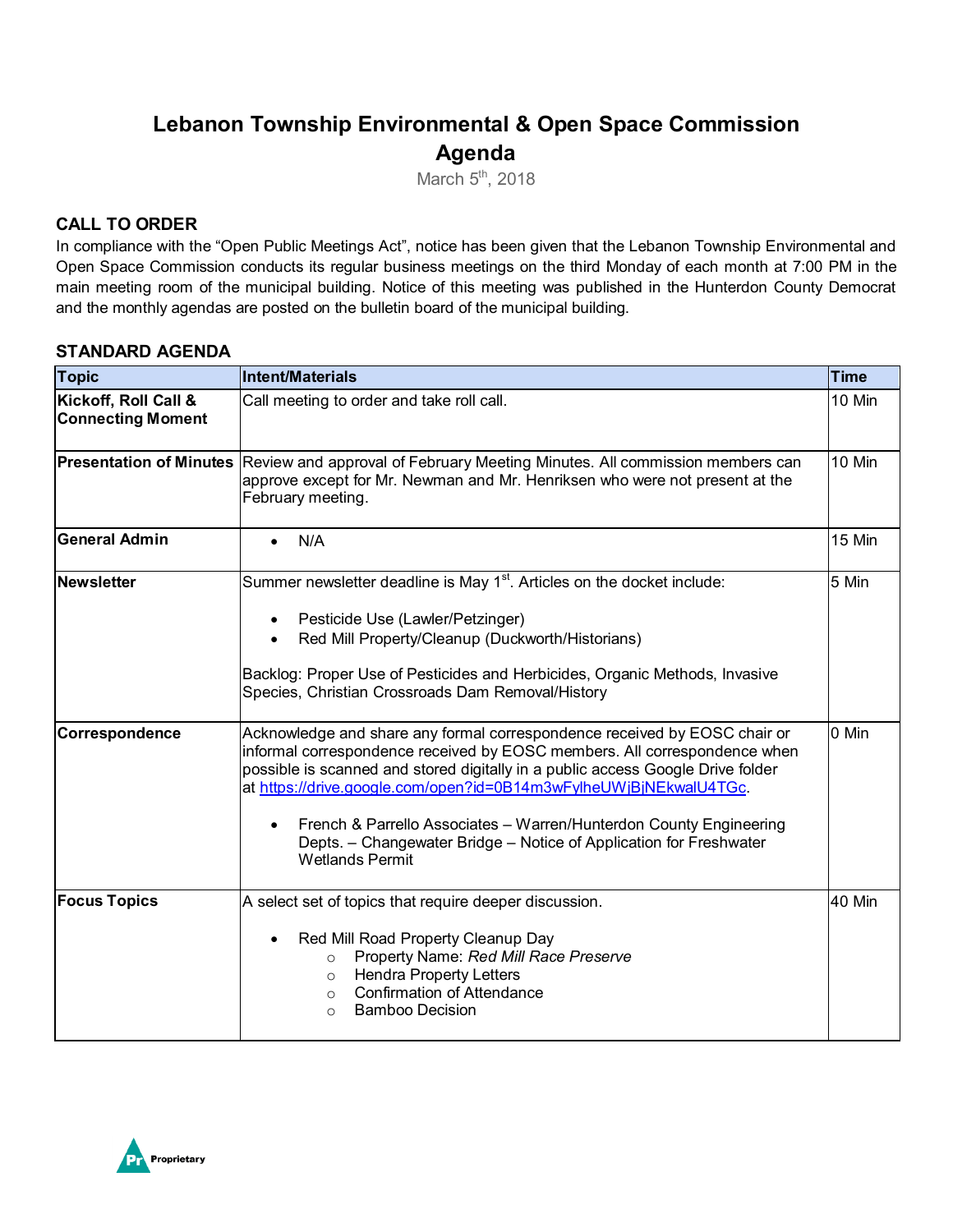| <b>Topic</b>   | <b>Intent/Materials</b>                                                                                                   | <b>Time</b> |
|----------------|---------------------------------------------------------------------------------------------------------------------------|-------------|
| <b>Reports</b> | Provide updates on the following standard topics below; any pre-submitted updates<br>are included in <b>Attachment 1.</b> | 10 Min      |
|                | Program Reports                                                                                                           |             |
|                | $\boxtimes$ Litter Cleanup (Naccarato)                                                                                    |             |
|                | $\Box$ Well Testing (Koch)                                                                                                |             |
|                | $\Box$ LT Fall Fest (Duckworth)                                                                                           |             |
|                | <b>Project Reports</b>                                                                                                    |             |
|                | NJ Water Supply Property Agreement Refresh (Mickley)                                                                      |             |
|                | Red Mill Property Clean-up Event                                                                                          |             |
|                | Pt. Mountain/Teetertown Link<br>П                                                                                         |             |
|                | $\boxtimes$ Block 36, Lot 17 - Partial Preservation "Goracy Trail"                                                        |             |
|                | Parcel Reports                                                                                                            |             |
|                | Block 24, Lot 16 - Hickory Run Rd. DEP Preservation                                                                       |             |
|                | Block 35, Lot 88 - Preservation "Red Mill Road"                                                                           |             |
|                | Block 10, Lot 41 - Hagedorn/Voorhees Link                                                                                 |             |
|                | <b>Administrative Reports</b>                                                                                             |             |
|                | EOSC Budget (Duckworth)                                                                                                   |             |
|                | Planning Board (Duckworth)                                                                                                |             |
|                | Highlands Act (Duckworth)                                                                                                 |             |
|                | Musconetcong Watershed Association (Henriksen)                                                                            |             |
|                | Raritan Headwaters Association (Lawler)                                                                                   |             |
|                | Sustainable Jersey (Duckworth)<br>$\boxtimes$                                                                             |             |
|                |                                                                                                                           |             |

## **Attachment 1: Reports**

#### **Litter Cleanup**

As per Ms. Naccarato on 04-Mar-2018, advertising for the 2018 litter cleanup has begun. An article was included in the spring newsletter that was received by residents this month. A digital flyer was included in the school virtual backpack for parents of students at Valley View and Woodglen. And advertising was started on Facebook. Twenty-three teams (consisting of ~120 individuals) have already signed up, covering 24 miles of roads. An online [interactive map](https://www.scribblemaps.com/maps/view/2018_Litter_Clean_Up/ZHMzsN1O_G) has been introduced this year by Ms. Naccarato to help her manage the volunteers and provide volunteers a means to choose a section of road to adopt.

#### **Sustainable Jersey**

As per Mr. Duckworth on 04-Mar-2018, Lebanon Township received a capacity building grant from Sustainable Jersey in 2014. A grant report was due in early 2015 and an extension was requested by the Township until September, 2015. The grant report still has not been submitted and must be before we are eligible for any new grant opportunities. Mr. Duckworth has begun to compile information for the report and asked treasurer, JoAnn Fascinelli, for an update on the grant account to determine if there is money that has still not been spent. Mr. Duckworth plans to have a draft report ready for EOSC review prior to the April meeting.

#### **Block 36, Lot 17 - Partial Preservation "Goracy Trail"**

As per Ms. Hardy on 04-Mar-2018, the contract is still under review by both parties.

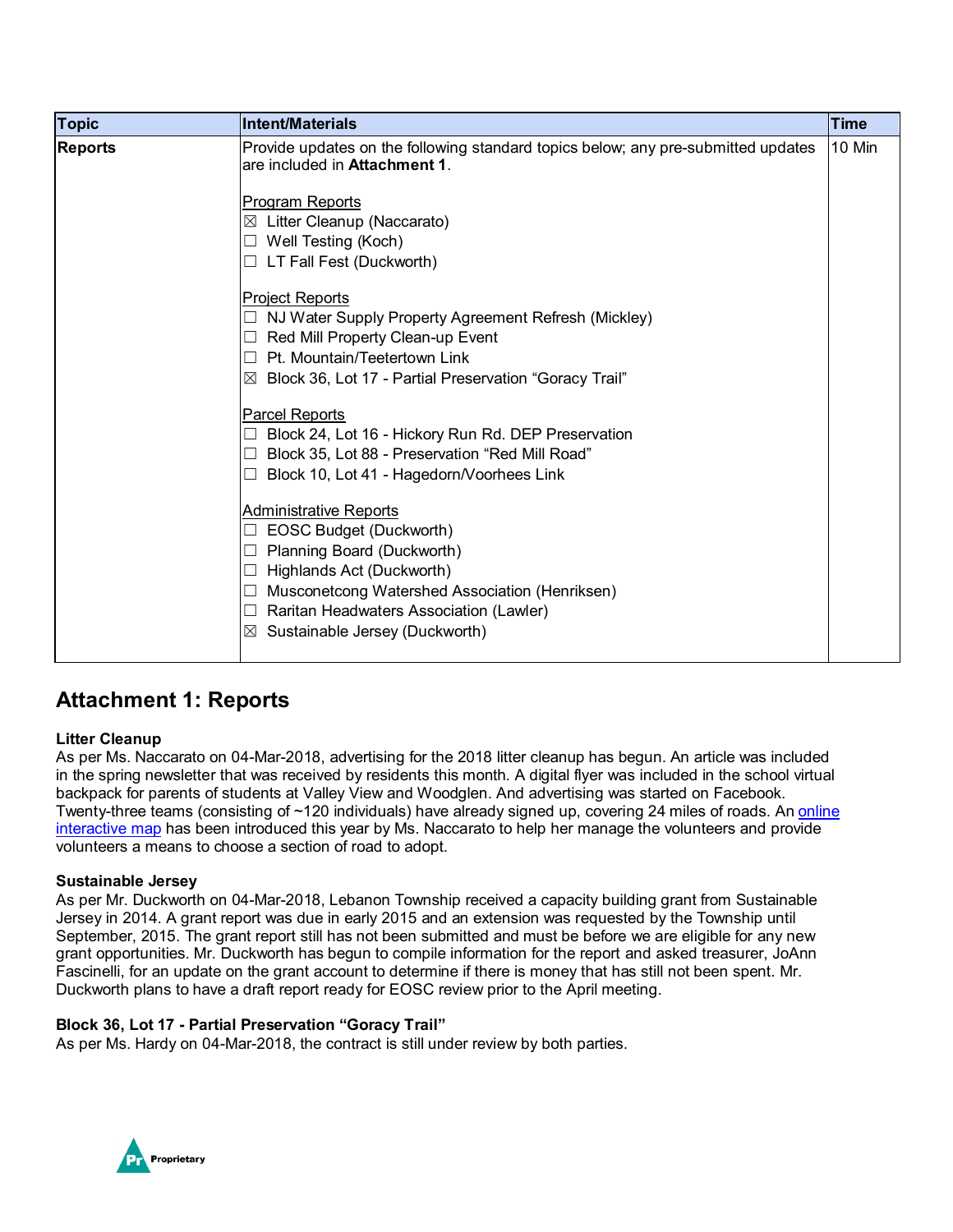# **Lebanon Township Environmental & Open Space Commission Minutes**

March 5<sup>th</sup>, 2018

### **ROLL CALL**

| <b>EOSC Member</b>   | Role                             | <b>Attendance</b> |
|----------------------|----------------------------------|-------------------|
| Adam Duckworth       | Chairman, Planning Board Liaison | Χ                 |
| Sharon Petzinger     | Member                           |                   |
| Warren Newman        | Member                           | <b>No</b>         |
| Erik Jan Henriksen   | Member                           | Χ                 |
| Nancy Lawler         | Member                           | Χ                 |
| Sharon Hardy         | Member                           | Х                 |
| <b>Adam Mickley</b>  | Member                           | <b>No</b>         |
| Kathy Koch           | Alternate 1                      | <b>No</b>         |
| <b>Marty Collett</b> | Alternate 2                      | Χ                 |

#### **MEETING MINUTES**

| <b>Topic</b>                                     | Intent/Materials                                                                                                                                                                                                                                                                                                                                                                                                                                                                                                        | <b>Time</b> |
|--------------------------------------------------|-------------------------------------------------------------------------------------------------------------------------------------------------------------------------------------------------------------------------------------------------------------------------------------------------------------------------------------------------------------------------------------------------------------------------------------------------------------------------------------------------------------------------|-------------|
| Kickoff, Roll Call &<br><b>Connecting Moment</b> | Call meeting to order and take roll call.<br><b>Minutes:</b> Mr. Duckworth called the meeting to order at 7:10PM. In addition to EOSC<br>members listed above, Mayor Schmidt and Committeeman Laul were in attendance.                                                                                                                                                                                                                                                                                                  | 10 Min      |
| <b>Presentation of Minutes</b>                   | Review and approval of February Meeting Minutes. All commission members can<br>approve except for Mr. Newman and Mr. Henriksen who were not present at the<br>February meeting.<br>Minutes: Mr. Duckworth asked if there were any comments on the proposed<br>meeting minutes from February. There were none. Mr. Collett made a motion to<br>approve the minutes; it was seconded by Ms. Hardy and unanimously approved.                                                                                               | 10 Min      |
| <b>General Admin</b>                             | N/A                                                                                                                                                                                                                                                                                                                                                                                                                                                                                                                     | 15 Min      |
| <b>Newsletter</b>                                | Summer newsletter deadline is May 1 <sup>st</sup> . Articles on the docket include:<br>Pesticide Use (Lawler/Petzinger)<br>Red Mill Property/Cleanup (Duckworth/Historians)<br>Backlog: Proper Use of Pesticides and Herbicides, Organic Methods, Invasive<br>Species, Christian Crossroads Dam Removal/History<br><b>Minutes:</b> Mr. Duckworth reminded the team of the upcoming summer newsletter<br>deadline and the two planned articles. He asked if there were any other proposed<br>topics and there were none. | 5 Min       |

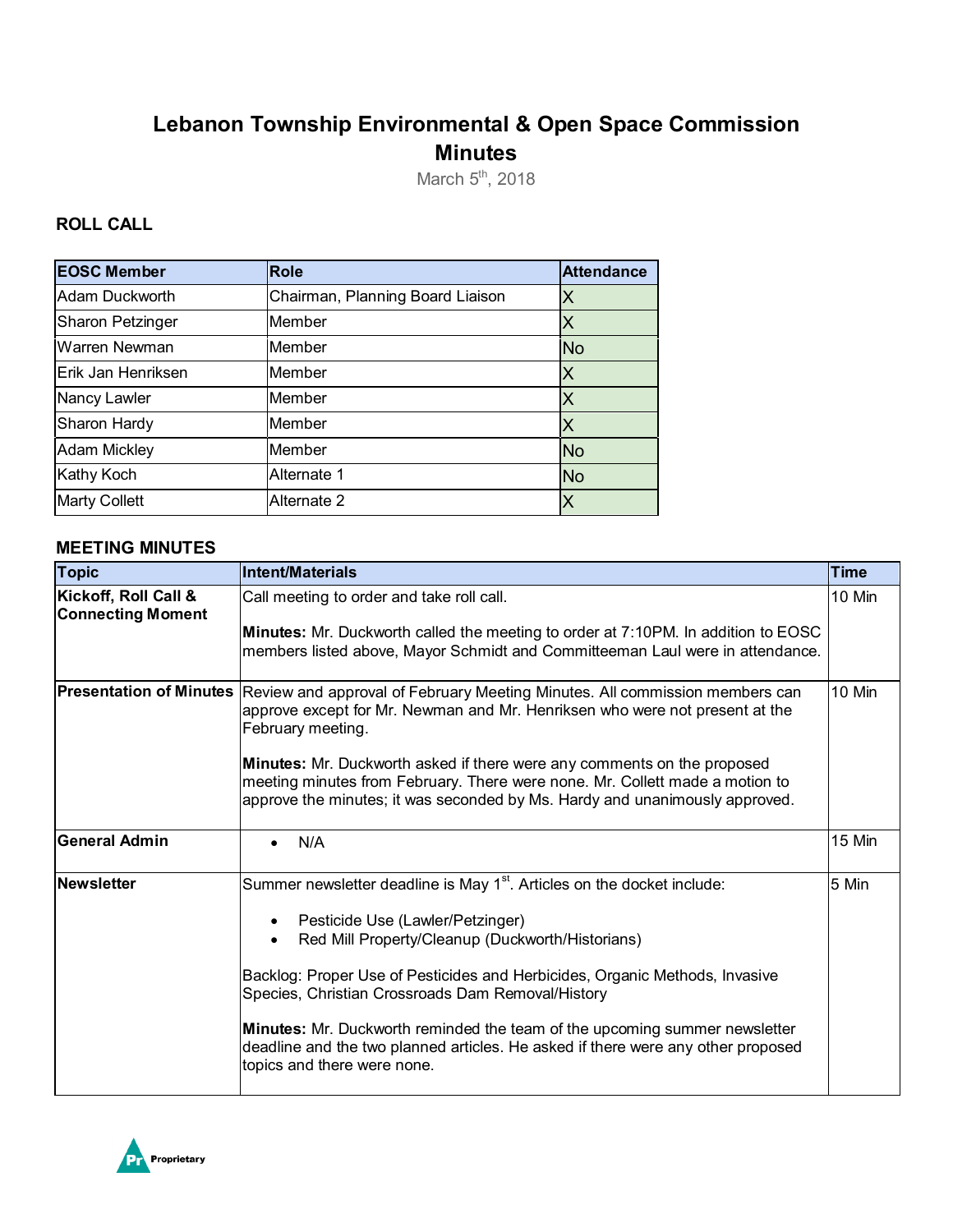| Topic               | Intent/Materials                                                                                                                                                                                                                                                                                                                                                                                                                                                                                                                                                                                                                                                                                                                                                                                                                                                                                                                                                                                                                                                                                                                                                                                                                                                                                                                                                                                                                                                                                                                                                                                                                                                                                                                                                                                                                                                                                                                                                                                                                                                                                                                                                                                                                                                                                                                                                                                                                                                                                                                                                                                                                                                                                                                                                                                                                                | <b>Time</b> |
|---------------------|-------------------------------------------------------------------------------------------------------------------------------------------------------------------------------------------------------------------------------------------------------------------------------------------------------------------------------------------------------------------------------------------------------------------------------------------------------------------------------------------------------------------------------------------------------------------------------------------------------------------------------------------------------------------------------------------------------------------------------------------------------------------------------------------------------------------------------------------------------------------------------------------------------------------------------------------------------------------------------------------------------------------------------------------------------------------------------------------------------------------------------------------------------------------------------------------------------------------------------------------------------------------------------------------------------------------------------------------------------------------------------------------------------------------------------------------------------------------------------------------------------------------------------------------------------------------------------------------------------------------------------------------------------------------------------------------------------------------------------------------------------------------------------------------------------------------------------------------------------------------------------------------------------------------------------------------------------------------------------------------------------------------------------------------------------------------------------------------------------------------------------------------------------------------------------------------------------------------------------------------------------------------------------------------------------------------------------------------------------------------------------------------------------------------------------------------------------------------------------------------------------------------------------------------------------------------------------------------------------------------------------------------------------------------------------------------------------------------------------------------------------------------------------------------------------------------------------------------------|-------------|
| Correspondence      | Acknowledge and share any formal correspondence received by EOSC chair or<br>informal correspondence received by EOSC members. All correspondence when<br>possible is scanned and stored digitally in a public access Google Drive folder<br>at https://drive.google.com/open?id=0B14m3wFylheUWjBjNEkwalU4TGc.<br>French & Parrello Associates - Warren/Hunterdon County Engineering<br>$\bullet$<br>Depts. - Changewater Bridge - Notice of Application for Freshwater<br><b>Wetlands Permit</b><br>Minutes: Mr. Duckworth highlighted the correspondence received regarding boring                                                                                                                                                                                                                                                                                                                                                                                                                                                                                                                                                                                                                                                                                                                                                                                                                                                                                                                                                                                                                                                                                                                                                                                                                                                                                                                                                                                                                                                                                                                                                                                                                                                                                                                                                                                                                                                                                                                                                                                                                                                                                                                                                                                                                                                            | 0 Min       |
|                     | activities at the Changewater bridge.                                                                                                                                                                                                                                                                                                                                                                                                                                                                                                                                                                                                                                                                                                                                                                                                                                                                                                                                                                                                                                                                                                                                                                                                                                                                                                                                                                                                                                                                                                                                                                                                                                                                                                                                                                                                                                                                                                                                                                                                                                                                                                                                                                                                                                                                                                                                                                                                                                                                                                                                                                                                                                                                                                                                                                                                           |             |
| <b>Focus Topics</b> | A select set of topics that require deeper discussion.<br>Red Mill Road Property Cleanup Day<br>Property Name: Red Mill Race Preserve<br>$\circ$<br><b>Hendra Property Letters</b><br>$\circ$<br><b>Confirmation of Attendance</b><br>$\circ$<br><b>Bamboo Decision</b><br>$\circ$<br><b>Minutes:</b> Mr. Duckworth circulated draft copies of courtesy letters to Anthony<br>Hendra and Bill Kutri-French for review and feedback. Ms. Petzinger said they<br>looked good. Mr. Collett suggested updating the letters with a request for pictures<br>and historical information. Mayor Schmidt suggested copying Karen Sandorse and<br>sending her a copy of the letters for record-keeping purposes. Mr. Duckworth asked<br>for a motion to approve the letters with suggested changes. Mr. Henriksen made a<br>motion to approve; it was seconded by Ms. Lawler and unanimously approved.<br>Mr. Duckworth reminded the team that the Red Mill Race Preserve trail-clearing and<br>litter cleanup event is on April 21 <sup>st</sup> . He stated he would like to give volunteers the<br>option to participate in one of two 2-hr. time slots: 9-11AM and 11AM-1PM.<br>Volunteers could attend both if desired. He asked the team which they could attend.<br>Mr. Henriksen and Ms. Lawler stated they would attend from 9AM-11AM and Mr.<br>Collett and Ms. Hardy stated they would attend from 11AM-1PM. Ms. Petzinger<br>stated she was not sure yet which time slot she would attend. Ms. Petzinger<br>suggested using SignUpGenius to manage volunteers for the event.<br>Mr. Duckworth stated that the Township dumpster day would be on the same day<br>and that the plan would be to bring any trash to the event. Mr. Henriksen said he<br>would help Mr. Duckworth transport the trash. Ms. Lawler asked if the owners of Hall<br>Tree Farm should be notified and also if NJ Water Supply Authority (NJWSA) should<br>be consulted since they co-own the easements on the "Hendra Property". Mayor<br>Schmidt stated he would connect with Julie Shelly from NJWSA. Mr. Duckworth<br>stated he would work with Adam Mickley to obtain a copy of the recently-approved<br>Property Maintenance Agreements. Ms. Hardy stated that the Rachels, who live<br>across the street from the Red Mill Road property, should also be notified; she took<br>the action to reach out to them and also to see if they have any pictures of the mill.<br>Mr. Duckworth stated he would begin advertising for volunteers in early April, though<br>Facebook, Virtual Backpack, direct email and at the Township Building. He also<br>stated he would ask Ms. Koch to distribute flyers around town. Mr. Collett suggested<br>we engage Trout Unlimited, as well.<br>Next the conversation moved to the activies to be performed at the site. Ms. | 40 Min      |

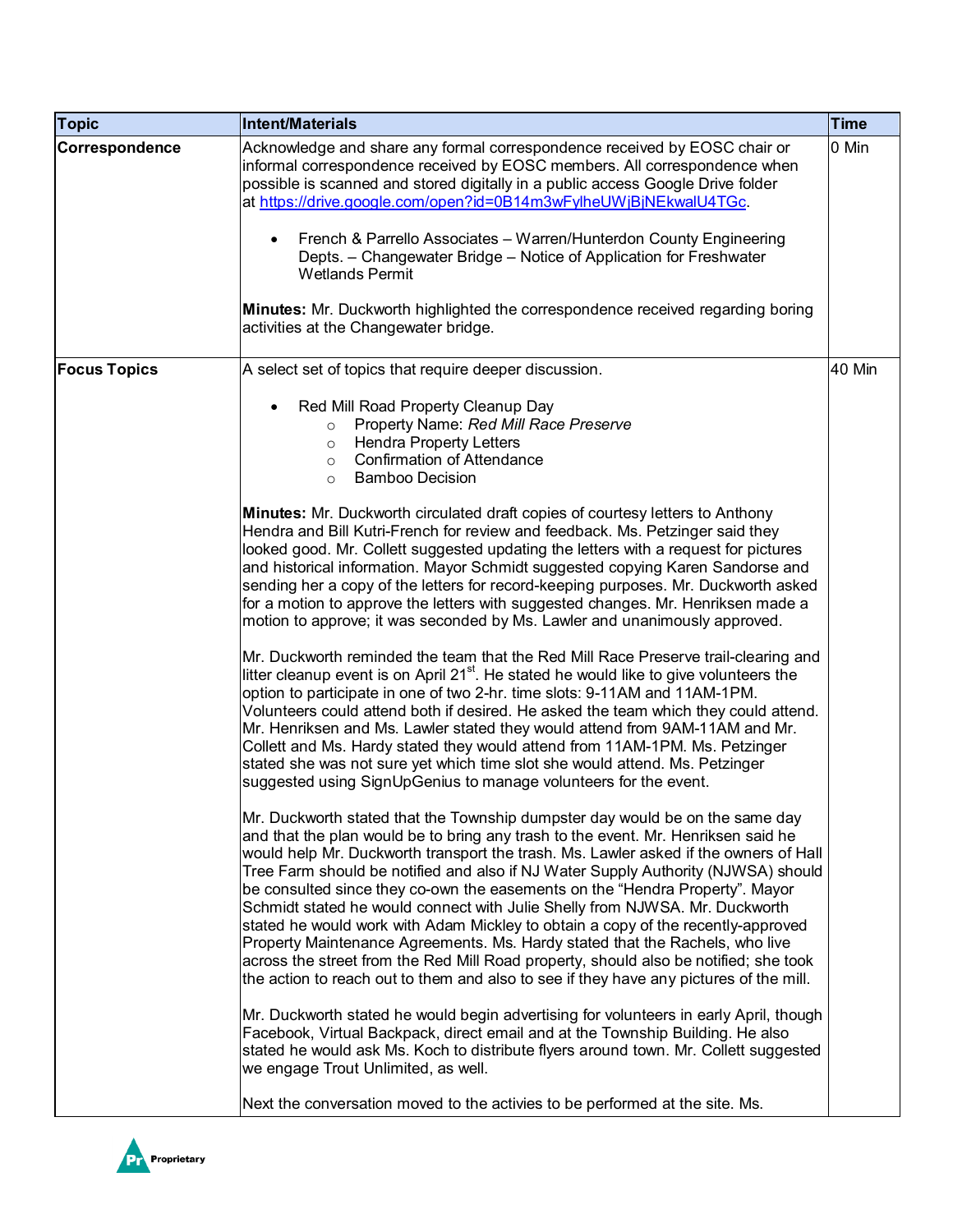| <b>Topic</b>   | Intent/Materials                                                                                                                                                                                                                                                                                                                                                                                                                                                                                                                                                                                                                                                                                                                                                                                                                                                                                             | <b>Time</b> |
|----------------|--------------------------------------------------------------------------------------------------------------------------------------------------------------------------------------------------------------------------------------------------------------------------------------------------------------------------------------------------------------------------------------------------------------------------------------------------------------------------------------------------------------------------------------------------------------------------------------------------------------------------------------------------------------------------------------------------------------------------------------------------------------------------------------------------------------------------------------------------------------------------------------------------------------|-------------|
|                | Petzinger asked if we were getting any guidance on trail-building activities. Mr.<br>Duckworth stated that he was hoping to meet Patrick Eckard at the site prior to the<br>event. Mr. Henriksen, Ms. Petzinger, Ms. Hardy and Mr. Collett all stated that they<br>would like to be notified of the meeting with Patrick and would attend if they could.<br>There was discussion on how to remove the invasive species from the trail area. Ms.<br>Petzinger stated that apply herbicides would require a license. Mayor Schmidt stated<br>that he had a license but didn't know if it was an appropriate license. Ms. Lawler said<br>she would contact Allen Barlow regarding the bamboo and other invasives present<br>for advice. It was generally agreed that we could focus on basic clearing of the trail<br>area for now and more thorough removal of invasive species at a later date if<br>desired. |             |
|                | The discussion then turned to equipment. After discussion it was agreed that we<br>should ask volunteers to bring their own equipment as they would be more familiar<br>with it and thus it would be safer. The question of chainsaws and other power tools<br>was raised; Mayor Schmidt took an action to review the Township insurance policy<br>to understand if there were any exclusions for volunteers' use of power tools. Mr.<br>Duckworth stated that there is money available from the Sustainable Jersey Grant<br>that can be used to purchase gear (clippers, shovels, safety gear, etc.). Ms. Lawler<br>stated we might also subsidize well-testing costs.                                                                                                                                                                                                                                      |             |
| <b>Reports</b> | Provide updates on the following standard topics below; any pre-submitted updates<br>are included in Attachment 1.                                                                                                                                                                                                                                                                                                                                                                                                                                                                                                                                                                                                                                                                                                                                                                                           | 10 Min      |
|                | <b>Program Reports</b><br>$\boxtimes$ Litter Cleanup (Naccarato)<br>$\Box$ Well Testing (Koch)<br>$\Box$ LT Fall Fest (Duckworth)<br><b>Project Reports</b><br>NJ Water Supply Property Agreement Refresh (Mickley)<br>$\Box$ Red Mill Property Clean-up Event<br>Pt. Mountain/Teetertown Link<br>Block 36, Lot 17 - Partial Preservation "Goracy Trail"<br>$\boxtimes$<br>Parcel Reports<br>Block 24, Lot 16 - Hickory Run Rd. DEP Preservation<br>Block 35, Lot 88 - Preservation "Red Mill Road"<br>Block 10, Lot 41 - Hagedorn/Voorhees Link<br><b>Administrative Reports</b>                                                                                                                                                                                                                                                                                                                            |             |
|                | EOSC Budget (Duckworth)<br>Planning Board (Duckworth)<br>ш<br>Highlands Act (Duckworth)<br>ப<br>Musconetcong Watershed Association (Henriksen)<br>Raritan Headwaters Association (Lawler)                                                                                                                                                                                                                                                                                                                                                                                                                                                                                                                                                                                                                                                                                                                    |             |
|                | Sustainable Jersey (Duckworth)                                                                                                                                                                                                                                                                                                                                                                                                                                                                                                                                                                                                                                                                                                                                                                                                                                                                               |             |
|                | <b>Minutes:</b>                                                                                                                                                                                                                                                                                                                                                                                                                                                                                                                                                                                                                                                                                                                                                                                                                                                                                              |             |
|                | Mr. Duckworth stated there were some events that were coming up where it would<br>be good to have EOSC representation.                                                                                                                                                                                                                                                                                                                                                                                                                                                                                                                                                                                                                                                                                                                                                                                       |             |